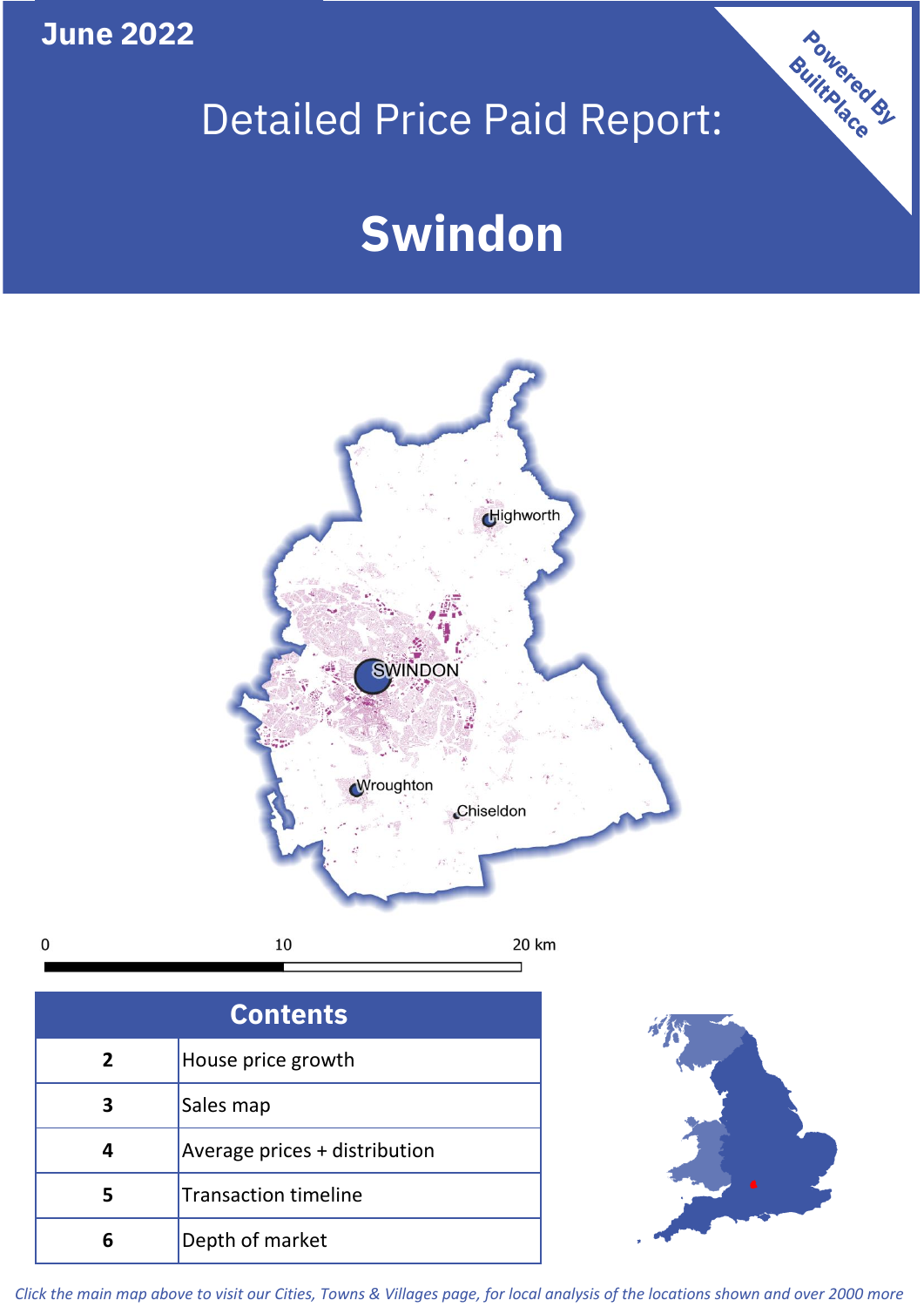## **Headline Data**

|                     | <b>Current level</b> | 3 month | <b>Annual</b> | 5 year   | 10 year |
|---------------------|----------------------|---------|---------------|----------|---------|
| <b>House prices</b> | £252,438             | 4.7%    | 11.4%         | 22.9%    | 72.6%   |
| <b>Transactions</b> | 4,061                | $-8.5%$ | 34.7%         | $-13.1%$ | 43.9%   |

## **House Price Growth (April 2022 data)**

#### *Annual Change in House Prices*



House prices in Swindon grew by 11.4% in the 12 months to April 2022 (based on 3-month smoothed data). By comparison national house prices grew by 10.7% and prices in the South West grew by 12.3% over the same period.

Swindon house prices are now 47.7% above their previous peak in 2007, compared to +49.0% for the South West and +52.9% across England.



#### *Year-To-Date Change in House Prices, December to April*

Local prices have grown by 5.4% in 2022 so far, compared to growth of 2.4% over the same period last year.

#### *Source: OS OpenData; UK House Price Index (Contains HM Land Registry data © Crown copyright)*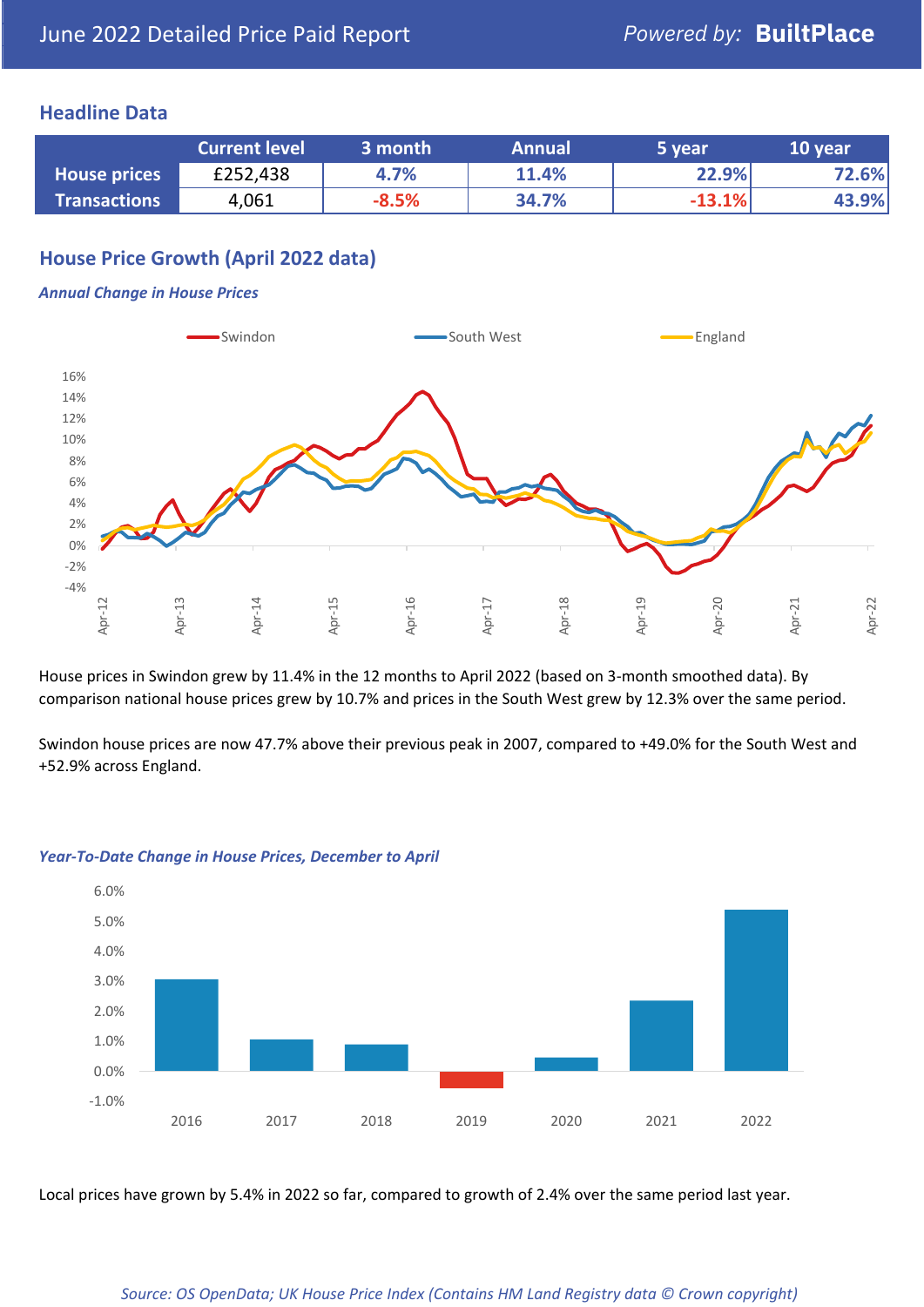## **House Price Map**

*12 months to April 2022*



*Each point is one postcode, coloured by the average value relative to all sales in this local authority (price bands are LA-specific quintiles).*

## **Map Key**

| Min      | Max      |                            |
|----------|----------|----------------------------|
| Up to    | £172,000 | 1st quintile / lowest 20%  |
| £172,000 | £210,000 | 2nd quintile               |
| £210,000 | £258,000 | 3rd quintile               |
| £258,000 | £323,000 | 4th quintile               |
| £323,000 | and over | 5th quintile / highest 20% |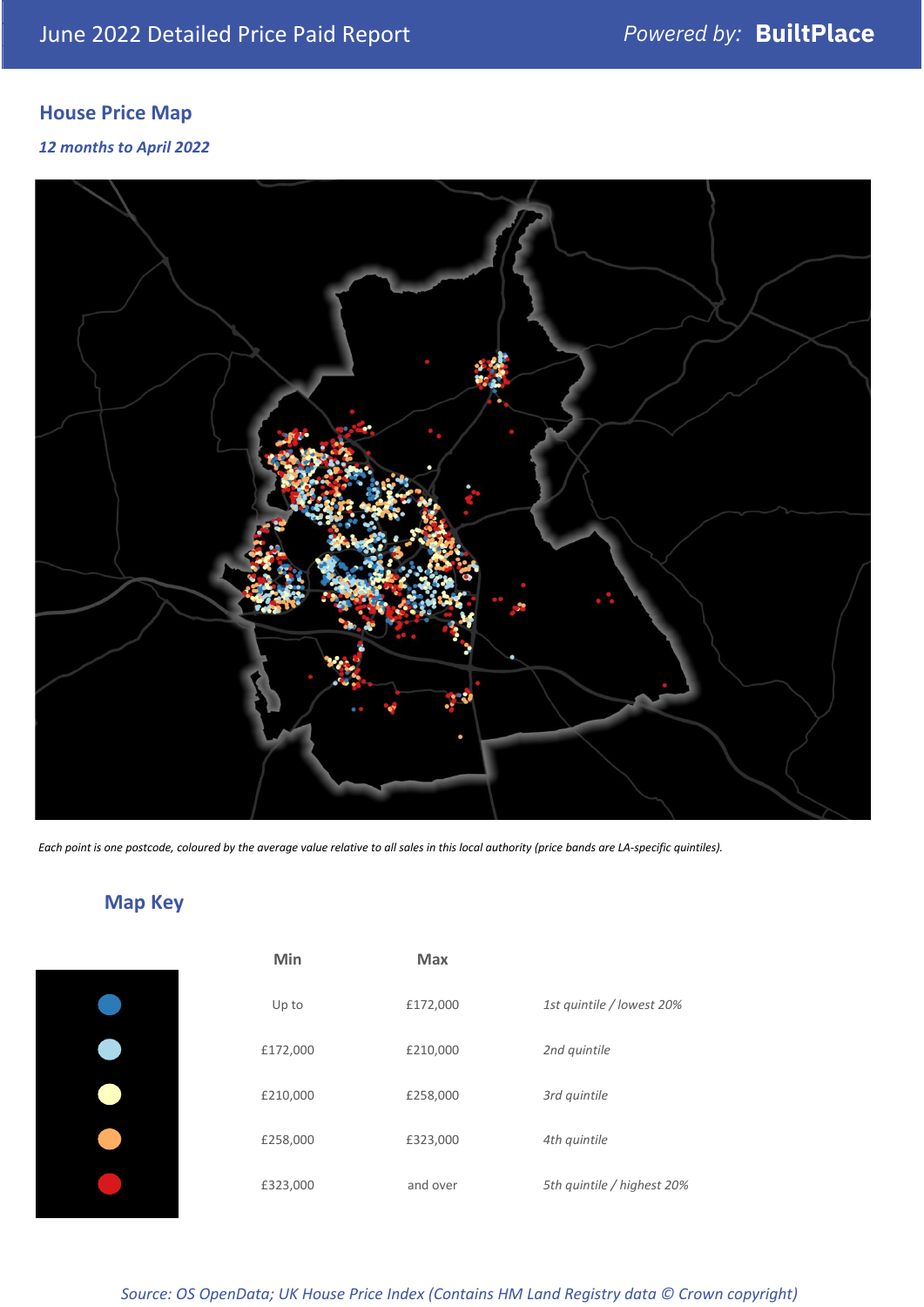## **Average House Price by Property Type**

### *12 months to April 2022*



|                 | <b>New</b> | <b>Second hand</b> |  |  |
|-----------------|------------|--------------------|--|--|
| <b>Flat</b>     | £186,502   | £141,038           |  |  |
| <b>Terraced</b> | £268,874   | £219,747           |  |  |
| Semi-detached   | £301,438   | £264,272           |  |  |
| <b>Detached</b> | £398,523   | £401,622           |  |  |

## **House Price Distribution by Year**

*All properties, by price band and calendar year (2020 = year to date)*

|                    | 1997 | 2002 | 2007 | 2012 | 2017 | 2019 | 2020 |
|--------------------|------|------|------|------|------|------|------|
| <b>Under £100k</b> | 88%  | 36%  | 5%   | 13%  | 3%   | 2%   | 1%   |
| £100-200k          | 11%  | 55%  | 71%  | 66%  | 43%  | 33%  | 32%  |
| E200-300k          | 1%   | 7%   | 19%  | 16%  | 36%  | 39%  | 37%  |
| £300-400k          | 0%   | 1%   | 3%   | 4%   | 12%  | 16%  | 21%  |
| £400-500k          | 0%   | 0%   | 1%   | 1%   | 4%   | 6%   | 4%   |
| <b>£500k-1m</b>    | 0%   | 0%   | 0%   | 1%   | 3%   | 4%   | 4%   |
| £1-2m              | 0%   | 0%   | 0%   | 0%   | 0%   | 0%   | 0%   |
| <b>Over £2m</b>    | 0%   | 0%   | 0%   | 0%   | 0%   | 0%   | 0%   |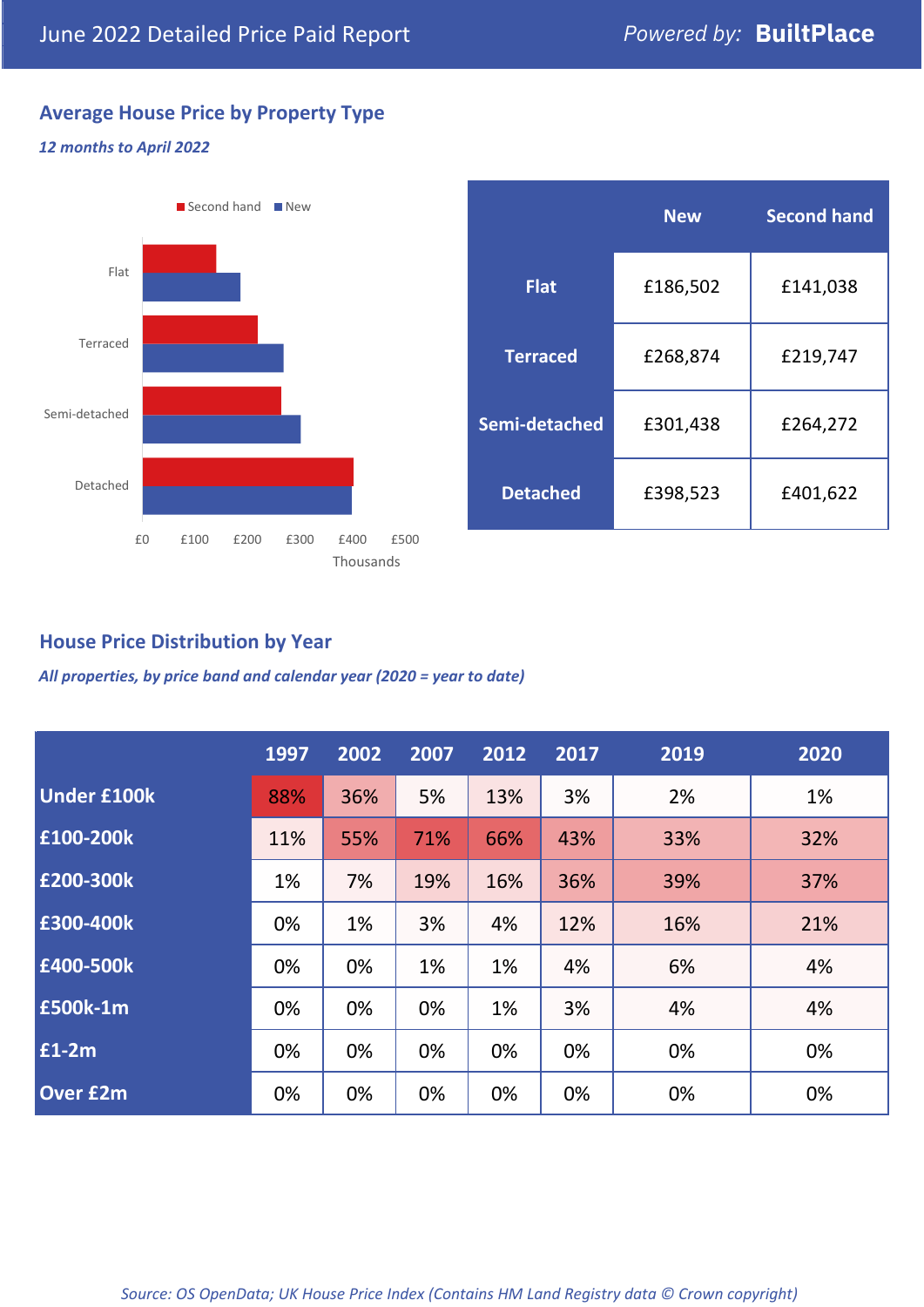## **Transactions (February 2022 data)**

*Annual Transactions, Indexed (2001-05 average = 100)*



There were 4,061 transactions in Swindon during the 12 months to February 2022. This is 77% of the average from 2001- 05 and suggests activity is below pre-downturn levels.

Transactions in Swindon have fallen by 3.1% since 2014, compared to changes of -8.3% for South West and -7.7% for England.



#### *Cash and New Build Sales as % of Total, by Year*

*Note: The data on this page EXCLUDES transactions identified as transfers under a power of sale/repossessions, buy-to-lets (where they can be identified by a mortgage), and transfers to non-private individuals - i.e. it comprises only Land Registry 'A' data.*